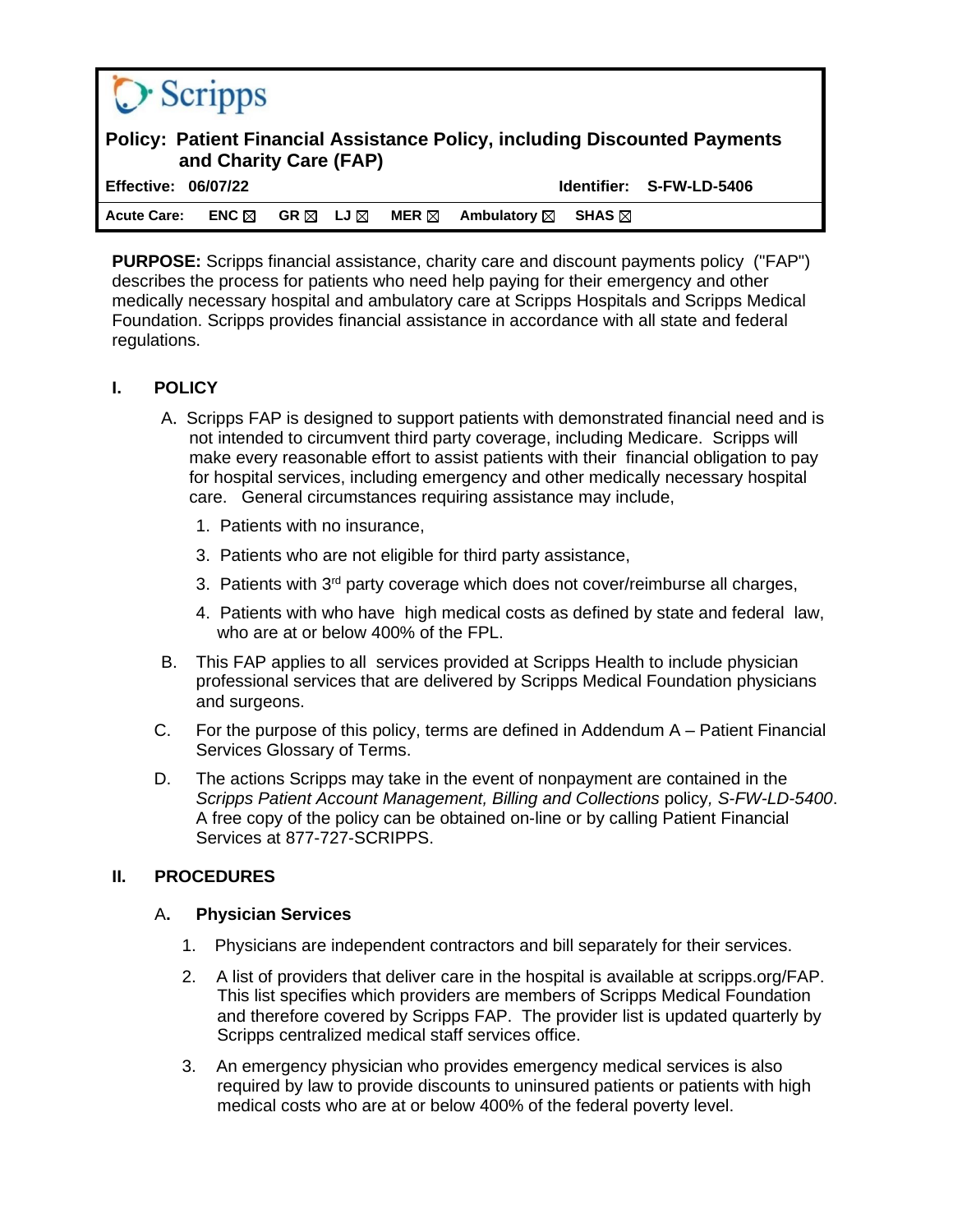**Policy: Patient Financial Assistance Policy, including Discounted Payments and Charity Care (FAP)**

**Identifier: S-FW-LD-5406 Date: 05/22 Page 2 of 6**

### B. **Patient Communication and Community Outreach Regarding Financial Assistance**

- 1. Community outreach and communication regarding Scripps FAP is achieved through the following methods, including but not limited to:
	- a. Posters about the availability of financial assistance and charity care are posted in registration areas in the hospital, i.e. emergency department, outpatient settings, and main admission areas.
	- b. Paper copies of Scripps FAP, financial assistance application and a plain language summary of the FAP ("FAP summary") are available upon request and without charge in all Scripps hospital emergency departments and admissions areas. Patients may alternatively request that copies of these documents be sent to them electronically.
	- c. A written notice about the availability of charity care at a Scripps Hospital is provided to each patient at the time of service or when the patient leaves the facility. If the patient is not given the notice at the hospital, Scripps will mail the notice to the patient within 72 hours.
	- d. A summary of the The Financial Assistance Policy, referred to as, FAP Summary:
		- i. Contains the website address where resources can be found online,
		- ii. Provides the physical location in the hospital where paper copies may be obtained,
		- iii. Is offered to all patients at registration or prior to discharge as part of the Agreement for Services at a Scripps facility.
	- e. Scripps Web Site: The following resources are available on Scripps Web Site to view, download and print free of charge. They are available in the primary languages of significant patient populations with limited English proficiency (LEP):
		- i. *Patient Financial Assistance Policy, including Discounted Payments and Charity Care* policy (FAP),
		- ii. Financial Assistance Policy Suammary (FAP Summary),
		- iii. *Patient Account Management Billing And Collections* policy,
		- iv. Financial Assistance applications.
	- f. Scripps Billing statements include:
		- i. Statement on the availability of financial assistance,
		- ii. Telephone number for Scripps staff that provide assistance with the application process,
		- iii. Website address where the FAP, FAP summary and financial assistance application can be found.
	- g. The FAP Summary will be available at community events and will be provided to local agencies that offer consumer assistance. Scripps Health worked with the California Hospital Association (CHA) to inform and notify members of the community served by the hospital about the FAP and to reach those members who are most likely to require financial assistance.
	- h. The FAP and related information will also be provided to the Office of Statewide Health Planning and Development as required by law.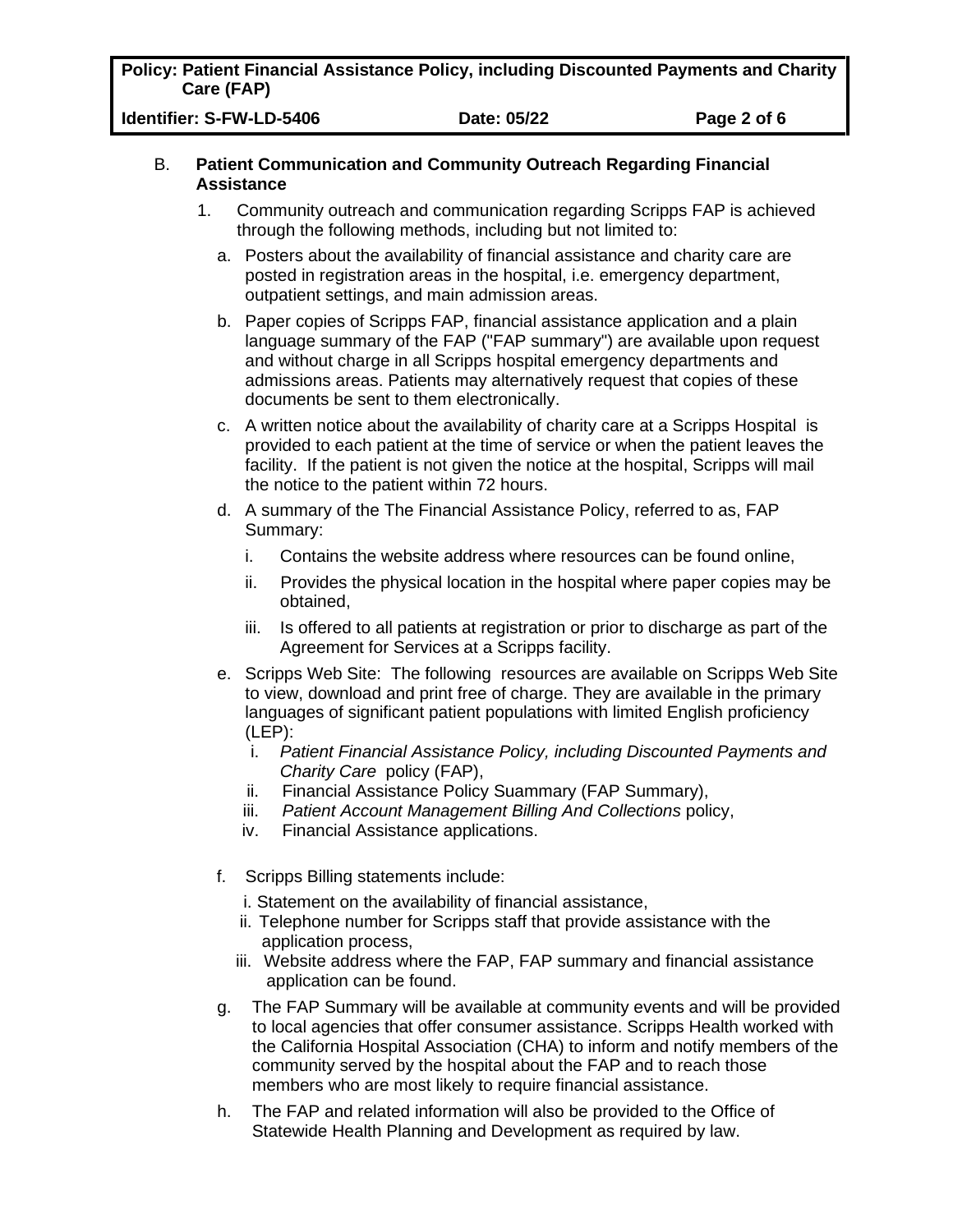|            | Policy: Patient Financial Assistance Policy, including Discounted Payments and Charity |
|------------|----------------------------------------------------------------------------------------|
| Care (FAP) |                                                                                        |

| Identifier: S-FW-LD-5406 | Date: 05/22 | Page 3 of 6 |
|--------------------------|-------------|-------------|
|--------------------------|-------------|-------------|

- 2. All patients are screened for the ability to pay and/or to determine eligibility for payment programs including financial assistance. Scripps staff will:
	- a. Make reasonable efforts to obtain information from patients about whether private or public health insurance may fully or partially cover the charges for care.
	- b. Provide patients without insurance a good faith estimate of the costs of items and services that are reasonably expected and an application for financial assistance.
	- c. Provide assistance in assessing the patient's eligibility for Medi-Cal, County Medical Services (CMS), the California Health Benefit Exchange, or any other third-party coverage as part of the application process for financial assistance.
	- d. Reinforce that patients are expected to pursue public or private health insurance payment options. Cooperation in applying for applicable programs and identifiable funding sources is required. Patients who do not cooperate may be denied financial assistance.

## C. **Financial Assistance Application Process**

- 1. Patient Responsibility
	- a. Patients or their representative should make every reasonable effort to provide Scripps with documentation of income and health benefits coverage.
	- b. A completed financial assistance application with requested qualifying documentation of their income and health benefits coverage should be submitted.
	- c. Failure to provide information that is necessary may result in the hosptials inability to make a determination if the patient qualifies for assistance.
- 2. Financial Assistance Applications are accepted at any time within 240 days of the date of service**.** Patients are encouraged to provide qualifying information within 30 days of the request to enable Scripps to take the necessary steps in the financial assistance review. This includes:
	- a. Providing documentation that supports a financial status determination.
	- b. Allowing the hospital to determine if the patient has declared income and/or assets giving him/her the ability to pay for the health care services he/she has received or will continue to receive.
	- c. Providing an audit trail in documenting the hospital's commitment to providing financial assistance.
- 3. An initial financial assistance determination will be based on the patient's individual or family income and family size as determined by tax returns or recent pay stubs. The following additional information may also be required:
	- a. Information on all monetary assets, both liquid and non-liquid, except statements on retirement or deferred-compensation plans.
	- b. Waivers or releases from the patient or family, authorizing Scripps to obtain account information from financial or commercial institutions that hold monetary assets to verify their value.
	- c. Family size (includes legally qualified dependents) used to determine the appropriate benchmark for 100 percent financial assistance, if income is at or below the established income levels.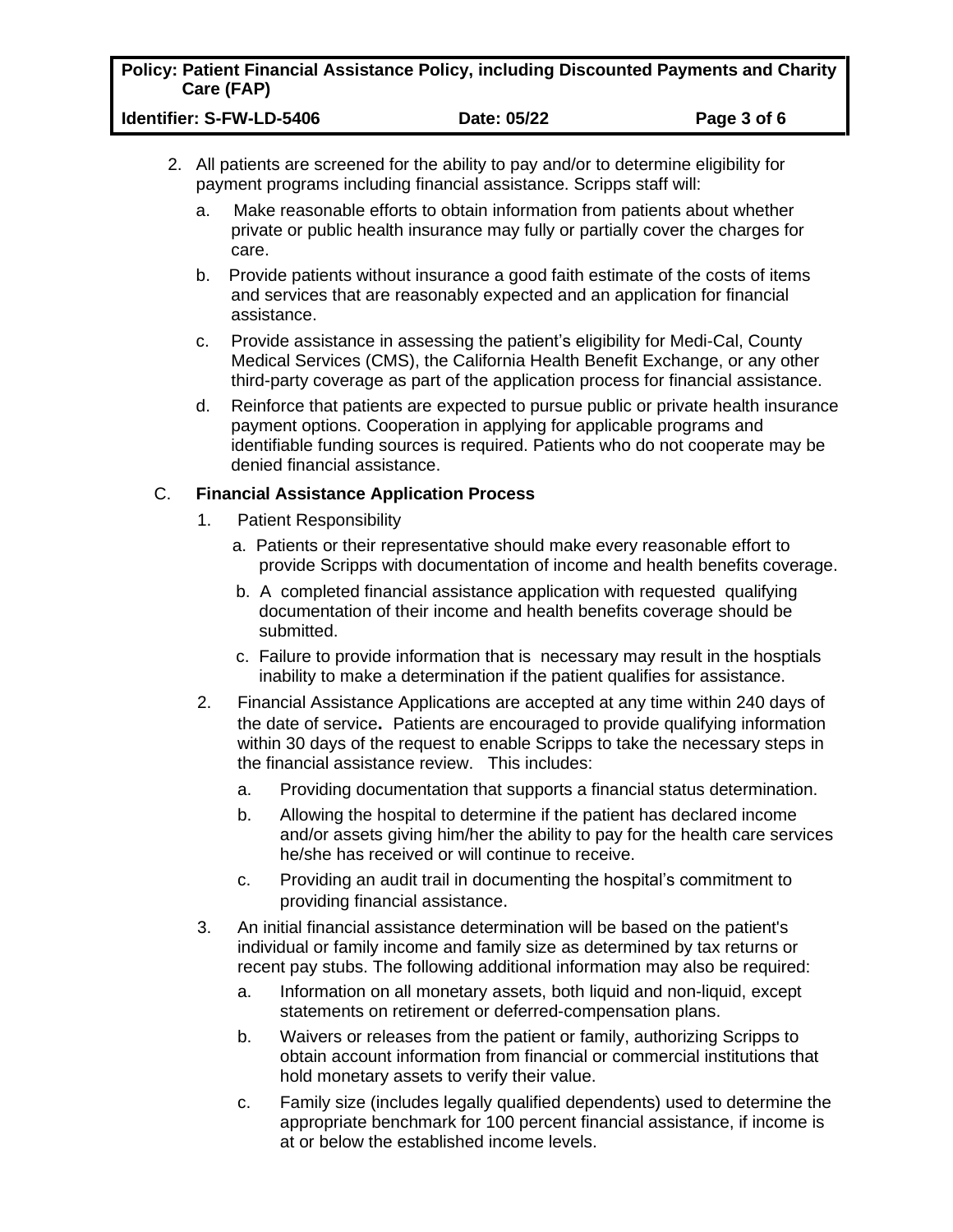|            | Policy: Patient Financial Assistance Policy, including Discounted Payments and Charity |
|------------|----------------------------------------------------------------------------------------|
| Care (FAP) |                                                                                        |

| Identifier: S-FW-LD-5406 | Date: 05/22 | Page 4 of 6 |
|--------------------------|-------------|-------------|
|--------------------------|-------------|-------------|

- 4. Scripps recognizes that individuals who are under no obligation may offer to assist patients in paying medical bills. Scripps will accept these payments. However, payments, and the assets of those offering the payments, will not be considered in the financial assistance application process.
- 5. Information obtained in the course of determining income and/or charity care eligibility for financial assistance under this policy shall not be used in collection efforts.
- 6. Patients may obtain assistance with the financial assistance application process by contacting a Scripps financial counselor at 877-727-SCRIPPS or by visiting the main admitting department at any Scripps hospital.

## D. **Financial Assistance Determination**

- 1. To qualify for financial assistance coverage for either the entire hospital bill or a portion of the hospital bill, one or more of the following conditions must be met:
	- a. For patients with 3<sup>rd</sup> party payor coverage, where the expected payment for services being provided is not covered/reimbursed by Medi-Cal, Medicare or any other third-party payor, or where the patient's documented annual outof-pocket medical expenses after insurance exceed 10 percent of the patient's family income in the prior 12 months.
	- b. The patient has high medical costs as determined by state and federal regulations.
	- c. The patient's family income does not exceed 400 percent of the federal poverty level (FPL).
- 2. Financial assistance will be granted on an "all or partial" basis as follows:
	- a. Charity Care: For an income level 200 percent of FPL or less, the entire portion of the hospital bill that is the responsibility of the patient will be forgiven. Scripps may consider:
		- i. Patients income
		- ii. A patient's monetary assets
			- a) Does not include retirement or delayed compensation plans.
			- b) The first \$10,000 of a patient's monetary assets are not counted
			- c) 50% of the patient's monetary assets over the first \$10,000 are not counted in determining eligibility
	- b. Discounted Payment: For an income level between 201 and 400 percent of FPL, and following a determination of eligibility, the patient responsibility will not be charged more than the calculated discounted financial assistance amount.
	- c. If it is determined that the family income is above 400 percent of the FPL, Scripps may still consider the patient eligible for financial assistance based on extenuating circumstances such as catastrophic medical events or other special situations. Net worth information included on the Patient Financial Assessment Statement will be used to evaluate these special situations. All such cases require specific management approval and the following additional information may be required:
		- i. Individual or family net worth including assets, both liquid and nonliquid; liabilities; and claims against assets.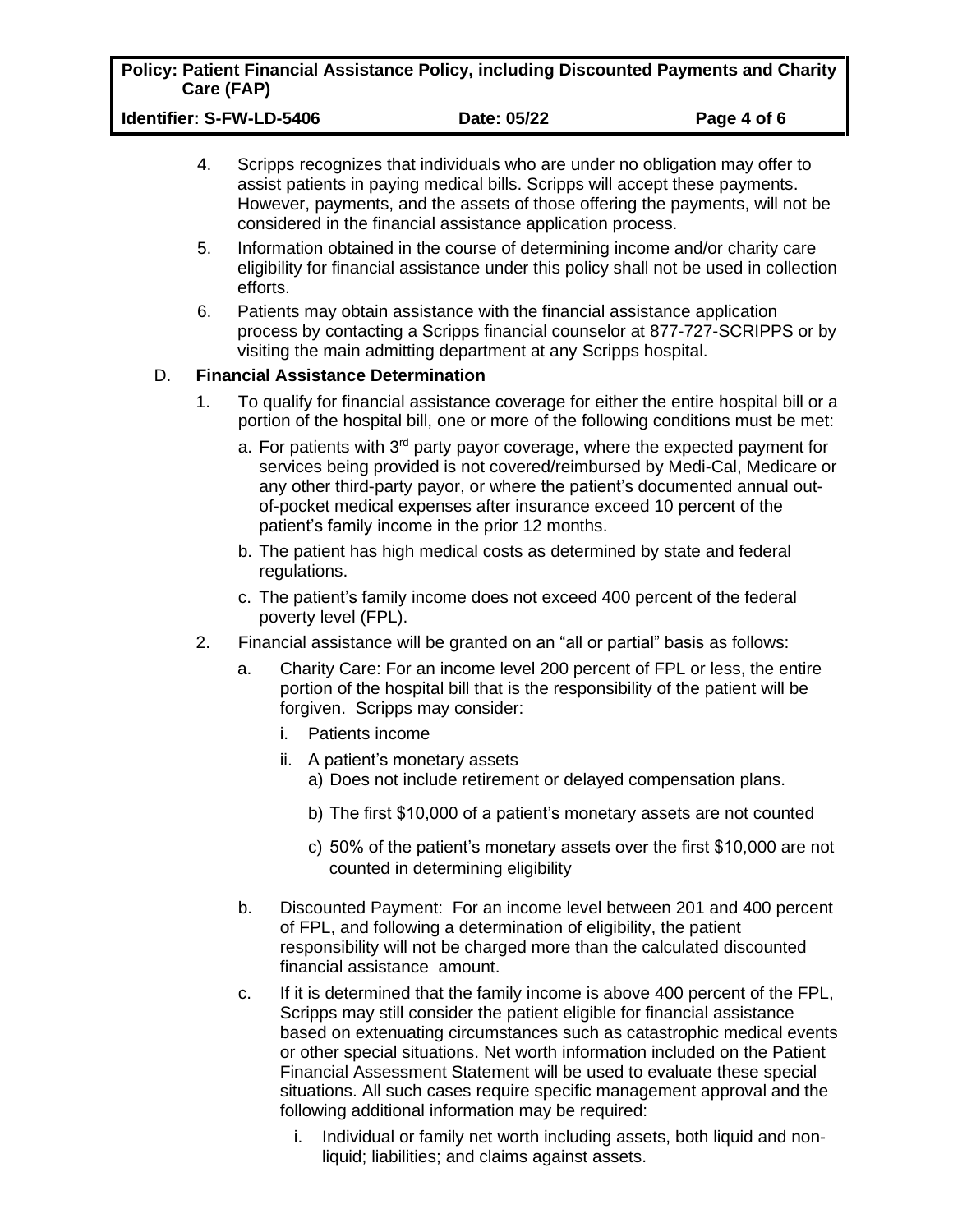|            | Policy: Patient Financial Assistance Policy, including Discounted Payments and Charity |
|------------|----------------------------------------------------------------------------------------|
| Care (FAP) |                                                                                        |

**Identifier: S-FW-LD-5406 Date: 05/22 Page 5 of 6**

- ii. Employment status, which will be considered, based on the likelihood that future earnings will be sufficient to meet the cost of paying for health care services within a reasonable period of time.
- iii. Unusual expenses or liabilities.
- iv. Additional information as required for special circumstances or required by management.
- d. The Patient Financial Assistance Discount Schedule (see Related Form B.) will be updated annually to reflect updated Federal Poverty Level (FPL) information.
- 3. Scripps will offer extended payment plans without interest to allow payment of the discounted price over time. The hospital and the patient shall negotiate the terms of the payment plan, and take into consideration the patient's family income and essential living expenses. If agreement on terms cannot be achieved, the formula required by California law will be used to create a reasonable payment plan.
- 4. Patients determined to be "homeless" and not participating in another financial assistance program will be granted 100 percent financial assistance. If the hospital is unable to obtain adequate information after attempts to establish ability to pay, the patient may be granted financial assistance only after billing and/or other attempts to collect information have been made.
- 5. Financial assistance determination may be made through the use of an automated tool.
- 6. Patients requesting additional details or appeal will be referred to the responsible individual in the Single-Billing Office. In the event of a dispute, a patient may seek review by personally contacting the Revenue Cycle Manager at 858 927- 5115. The patient's appeal will be reviewed in conjunction with case management to ensure the patient's clinical and social condition with possible restrictions are considered along with his or her financial status**.**
- 7. Eligibility for charity care or discounted payment may be determined at any time Scripps is in receipt of documentation of income or assets. Every reasonable effort will be made to make a determination of eligibility within 15 business days of receipt of all requested documentation. Details of the charity care or discount will be provided to the patient or the patients representative. An eligibility determination will be valid for a period of six months from the date of determination unless the patient's circumstances have changed.
- 8. At the time of the evaluation, should it be determined that the patient has paid more than required, a refund of the overpayment, with interest (10 percent per year) will be issued promptly.

# **III. ATTACHMENT**

A. Patient Financial Services Glossary of Terms

# **IV. REFERENCES**

- A. Federal Poverty Level, current publication
- B. Scripps Financial Assistance Discount Schedule (current)
- C. Hospital Fair Pricing Policies Act, Health & Safety Code sections 127400, *et seq.*
- D. 26 U.S.C. section 501 ®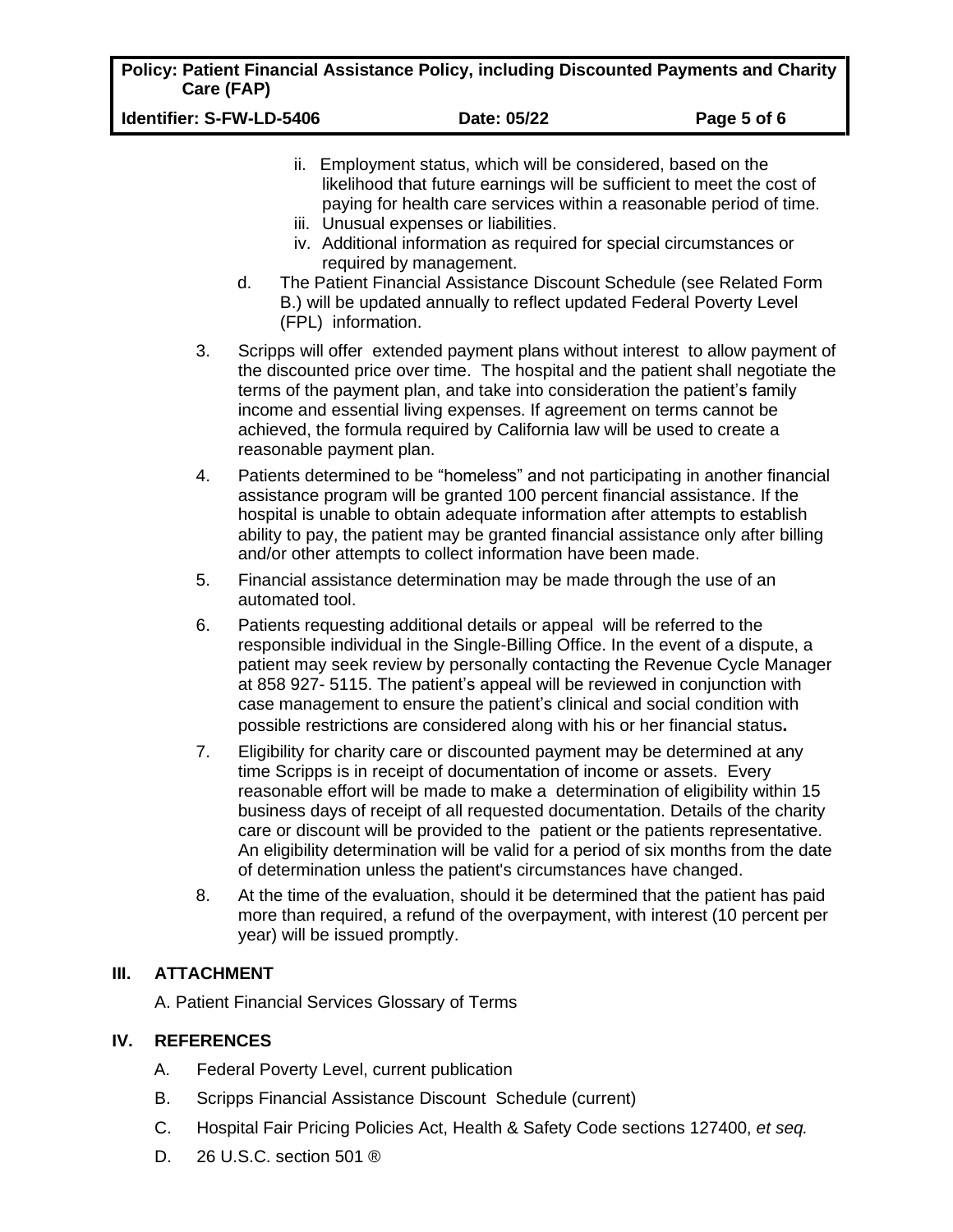**Policy: Patient Financial Assistance Policy, including Discounted Payments and Charity Care (FAP)**

**Identifier: S-FW-LD-5406 Date: 05/22 Page 6 of 6**

#### **V. RELATED PRACTICE DOCUMENTS**

- A. Patient Account Management, Extended Payment Plan; [S-FW-LD-5404](https://scripps.policymedical.net/policymed/anonymous/docViewer?stoken=53fec0f9-2c4e-4ec8-af50-9abe8339cbaa&dtoken=b968cb9c-50cf-42f9-8779-9e37adbf08ab)
- B. Patient Account Management, Billing and Collections; [S-FW-LD-5400](https://scripps.policymedical.net/policymed/anonymous/docViewer?stoken=53fec0f9-2c4e-4ec8-af50-9abe8339cbaa&dtoken=9b98ae26-ee3e-478a-b6b8-65e2b5d3a242)

### **VI. RELATED FORMS**

- A. SBO -Scripps Patient Financial Assessment Statement; [100-8560-019SW,](https://scripps.policymedical.net/policymed/anonymous/docViewer?stoken=53fec0f9-2c4e-4ec8-af50-9abe8339cbaa&dtoken=b4089c2d-5c0d-4006-b0a9-7ff122435caf) [100-NS8560-021](https://scripps.policymedical.net/policymed/anonymous/docViewer?stoken=53fec0f9-2c4e-4ec8-af50-9abe8339cbaa&dtoken=ac312b51-1451-4b23-82b5-52aa17f61b5c) (Spanish)
- B. Scripps Financial Assistance Discount Schedule, FPL, current edition; [SW-LD-5406 A](https://scripps.policymedical.net/policymed/anonymous/docViewer?stoken=53fec0f9-2c4e-4ec8-af50-9abe8339cbaa&dtoken=3bca2c7b-24eb-49a7-a87e-2899830bec34)
- C. Financial Assistance Brochure; [100-8560-2004](https://scripps.policymedical.net/policymed/anonymous/docViewer?stoken=53fec0f9-2c4e-4ec8-af50-9abe8339cbaa&dtoken=5f780fe6-698c-4787-af99-a5a873f5eda8)
- D. One page summary: If you need Financial Assistance, English/Spanish. [100-8560-](https://scripps.policymedical.net/policymed/anonymous/docViewer?stoken=53fec0f9-2c4e-4ec8-af50-9abe8339cbaa&dtoken=bb3a47ab-b356-4a87-aa69-135b57a39a57) [235](https://scripps.policymedical.net/policymed/anonymous/docViewer?stoken=53fec0f9-2c4e-4ec8-af50-9abe8339cbaa&dtoken=bb3a47ab-b356-4a87-aa69-135b57a39a57)
- E. Financial Assistance Application; [100-8560-019SW,](https://scripps.policymedical.net/policymed/anonymous/docViewer?stoken=53fec0f9-2c4e-4ec8-af50-9abe8339cbaa&dtoken=b4089c2d-5c0d-4006-b0a9-7ff122435caf) [100-NS8560-021](https://scripps.policymedical.net/policymed/anonymous/docViewer?stoken=53fec0f9-2c4e-4ec8-af50-9abe8339cbaa&dtoken=ac312b51-1451-4b23-82b5-52aa17f61b5c) (Spanish)

### **VII. SUPERSEDED**

Formerly titiled; Patient Accounts, Financial Assistance, Including Charity Care, Hospital Services; S-FW-LD-5406, 06/19

| <b>Document Chronology</b> |                                            |                  |
|----------------------------|--------------------------------------------|------------------|
| Original: 05/01            | Revised: 08/14, 11/14, 06/16, 06/19, 05/22 | <b>Reviewed:</b> |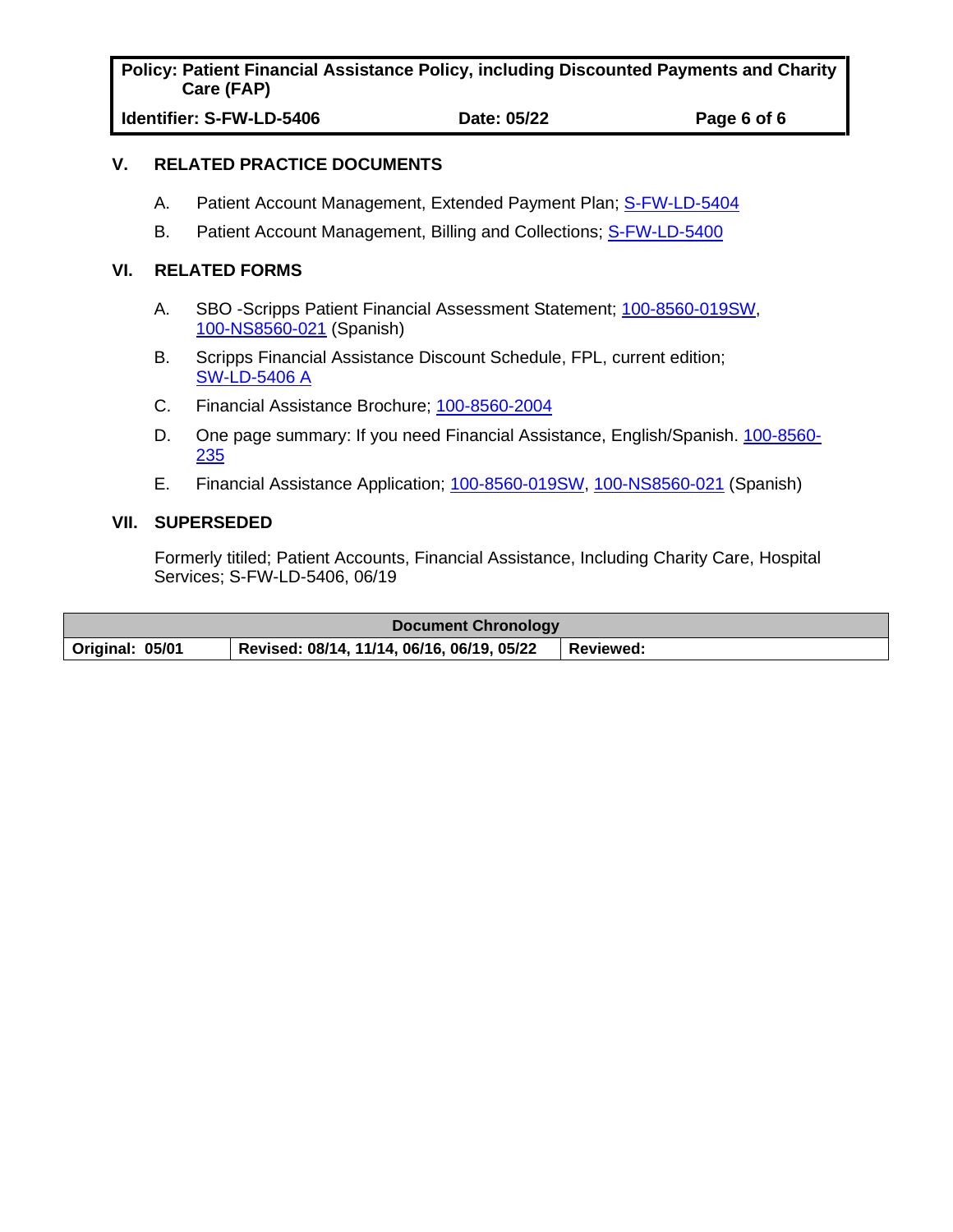**ATTACHMENT: Patient Financial Services Glossary of Terms Identifier: S-FW-LD-5406 Date: 05/22 Page: 1 of 2**

| <b>Charity Care</b>                                                         | That portion of care provided by a hospital to a patient for which a third party<br>payer is not responsible and the patient is unable to pay, and for which the<br>hospital has no expectation of payment.                                                                                                                                                                                                                                                                                                                                                                                                                                                                                                                                                                                                   |
|-----------------------------------------------------------------------------|---------------------------------------------------------------------------------------------------------------------------------------------------------------------------------------------------------------------------------------------------------------------------------------------------------------------------------------------------------------------------------------------------------------------------------------------------------------------------------------------------------------------------------------------------------------------------------------------------------------------------------------------------------------------------------------------------------------------------------------------------------------------------------------------------------------|
| <b>Discounted</b><br><b>Financial</b><br><b>Assistance</b><br><b>Amount</b> | This amount represents the amount generally billed (AGB) as defined by<br>Internal Revenue Service (IRS) requirements. Scripps uses the prospective<br>method for determining AGB and estimates the amount it would be paid by<br>Medicare, including amounts payable by a Medicare beneficiary. After a<br>determination of eligibility, this amount represents the maximum a qualified<br>patient will be required to pay.                                                                                                                                                                                                                                                                                                                                                                                  |
| <b>Established</b><br><b>Cash Price</b>                                     | Established Cash Price is the expected payment amount after applying a<br>discount to its full charges for services. This amount is offered to patients<br>who have no insurance and qualify under the hospital's discount payment<br>policy but who have not been determined eligible for financial assistance.<br>Patients determined eligible for financial assistance will not be required to<br>pay more than the Discounted Financial Assistance Amount.                                                                                                                                                                                                                                                                                                                                                |
| <b>Extraordinary</b><br><b>Collection</b><br><b>Activities</b>              | Extraordinary collection activities are those that require legal or judicial<br>process or involve selling an individual's debt to another party or reporting<br>adverse information about the individual to consumer credit reporting<br>agencies.                                                                                                                                                                                                                                                                                                                                                                                                                                                                                                                                                           |
| <b>Family Income</b>                                                        | Determined by recent pay stubs and tax returns.                                                                                                                                                                                                                                                                                                                                                                                                                                                                                                                                                                                                                                                                                                                                                               |
| <b>Federal</b><br><b>Poverty Level</b>                                      | The most recent poverty guidelines periodically adopted by the federal<br>Department of Health and Human Services for determining financial eligibility<br>for participation in various programs based upon family size as applicable to<br>California.                                                                                                                                                                                                                                                                                                                                                                                                                                                                                                                                                       |
| <b>Financially</b><br>Qualified<br>patient                                  | Financially qualified patient" means a patient who is both of the following:<br>(1) A patient who is a self-pay patient, as defined in subdivision (f), or a<br>patient with high medical costs, as defined in subdivision (g).<br>(2) A patient who has a family income that does not exceed 400 percent of<br>the federal poverty level                                                                                                                                                                                                                                                                                                                                                                                                                                                                     |
| <b>Guarantor</b>                                                            | The person with financial responsibility for the patients health care services,<br>usually the patients parent or legal guardian.                                                                                                                                                                                                                                                                                                                                                                                                                                                                                                                                                                                                                                                                             |
| <b>Homelessness</b>                                                         | A person is homeless if he/she lives:<br>1. In a place not meant for human habitation such as: streets, cars,<br>abandoned buildings, parks;<br>2. In an emergency shelters;<br>3. In transitional or supportive housing (for people coming from street or<br>shelter) and;<br>4. In any of the above places, but is in a hospital/institution short-term (30<br>days or less)<br>Or if he/she is:<br>5. Evicted within a week from a private dwelling<br>6. Discharged within a week from an institution that does not provide<br>housing as part of discharge planning<br>7. A victim of Domestic Violence who does not have a secure living<br>environment<br>8. Or no subsequent residence has been identified and has no resources<br>and support networks to obtain housing.<br>Source: HUD gov offices |